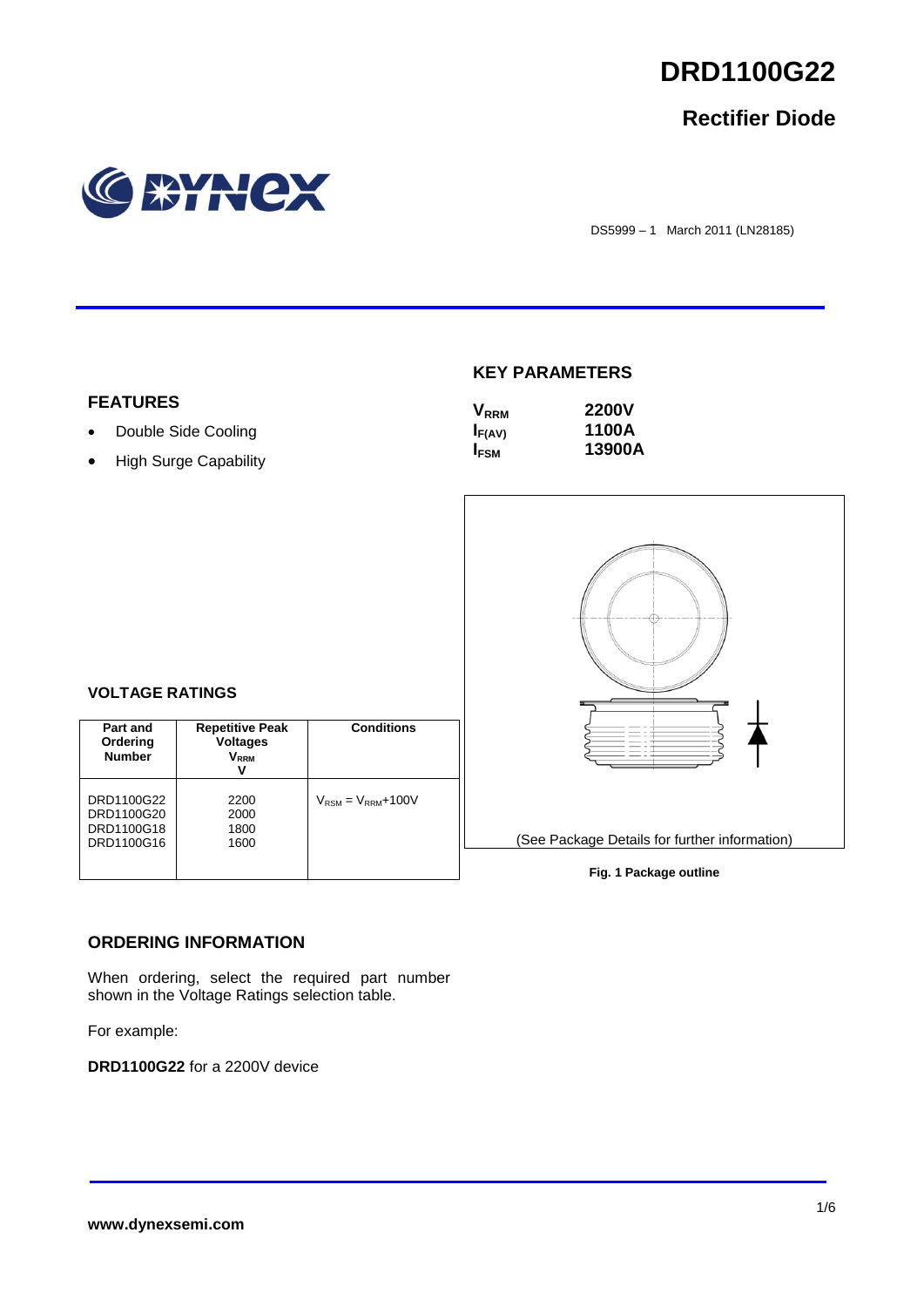

# **CURRENT RATINGS**

**Tcase = 75°C unless stated otherwise**

| Symbol              | <b>Parameter</b>                     | <b>Test Conditions</b>   | Max. | <b>Units</b> |  |
|---------------------|--------------------------------------|--------------------------|------|--------------|--|
|                     | Double Side Cooled                   |                          |      |              |  |
| $I_{F(AV)}$         | Mean forward current                 | Half wave resistive load | 1330 | A            |  |
| I <sub>F(RMS)</sub> | <b>RMS</b> value                     | -                        | 2090 | A            |  |
| IF.                 | Continuous (direct) on-state current | -                        | 1880 | A            |  |

### **Tcase = 100°C unless stated otherwise**

| Symbol                    | <b>Parameter</b>                     | <b>Test Conditions</b>   | Max. | <b>Units</b> |
|---------------------------|--------------------------------------|--------------------------|------|--------------|
| <b>Double Side Cooled</b> |                                      |                          |      |              |
| $I_{F(AV)}$               | Mean forward current                 | Half wave resistive load | 1100 | Α            |
| $I_{F(RMS)}$              | <b>RMS</b> value                     | $\overline{\phantom{0}}$ | 1720 | A            |
| IF                        | Continuous (direct) on-state current | ۰                        | 1560 | A            |

## **SURGE RATINGS**

| Symbol      | <b>Parameter</b>                        | <b>Test Conditions</b>                            | Max. | <b>Units</b> |
|-------------|-----------------------------------------|---------------------------------------------------|------|--------------|
| <b>IFSM</b> | Surge (non-repetitive) on-state current | 10ms half sine, $T_{\text{case}} = 175^{\circ}$ C | 13.9 | kA           |
| $I^2t$      | I't for fusing                          | $V_R = 0$                                         | 0.97 | $MA^2s$      |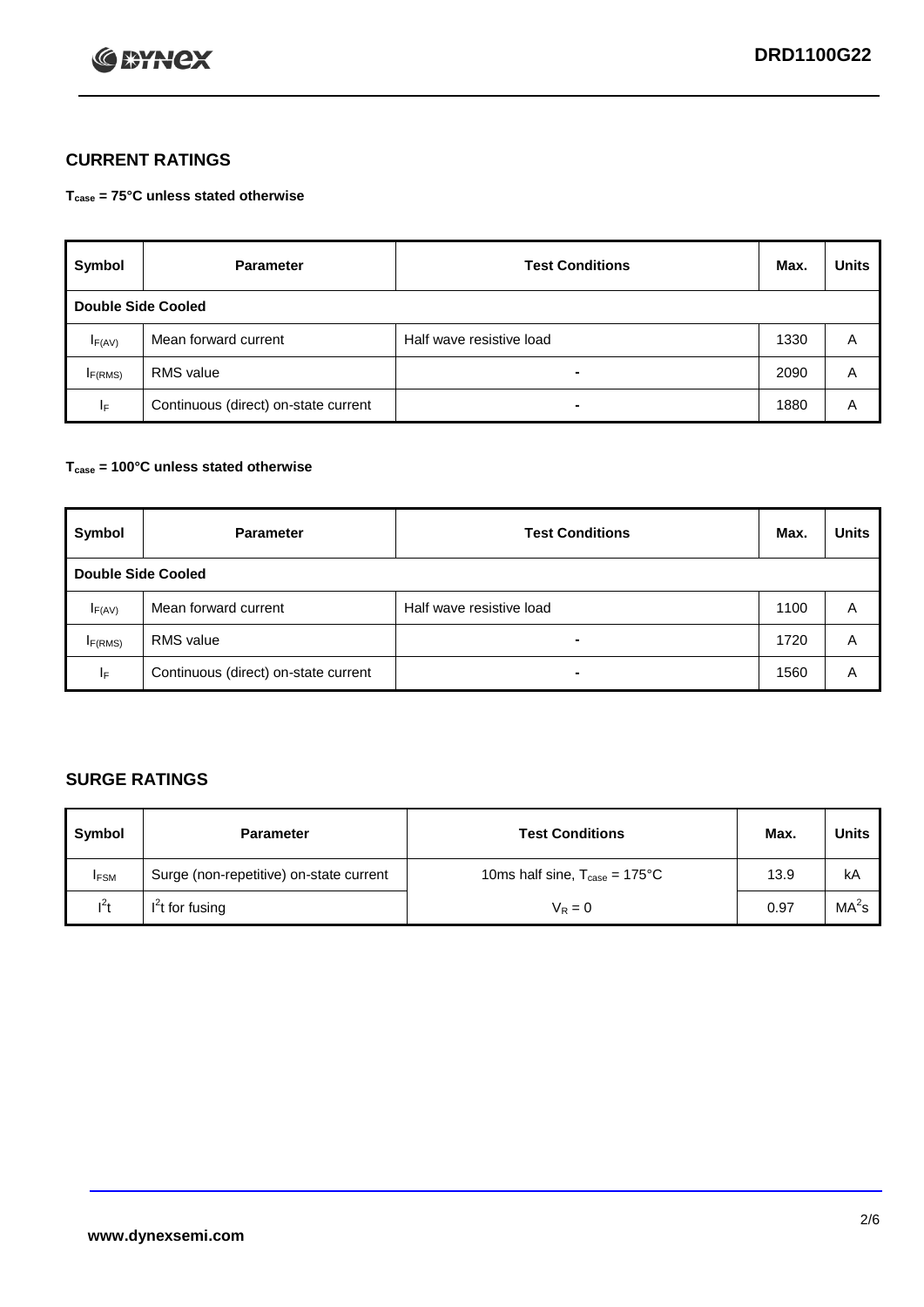# **THERMAL AND MECHANICAL RATINGS**

| Symbol           | <b>Parameter</b>                      | <b>Test Conditions</b>                      |    | Min.  | Max.  | <b>Units</b> |
|------------------|---------------------------------------|---------------------------------------------|----|-------|-------|--------------|
| $R_{th(j-c)}$    | Thermal resistance – junction to case | Double side cooled                          | DC |       | 0.035 | °C/W         |
| $R_{th(c-h)}$    | Thermal resistance – case to heatsink | Double side cooled                          | DC |       | 0.008 | °C/W         |
| $T_{\rm vj}$     | Virtual junction temperature          | Blocking V <sub>DRM</sub> / <sub>VRRM</sub> |    | $-40$ | 175   | °C           |
| $T_{\text{stg}}$ | Storage temperature range             |                                             |    | $-40$ | 175   | °C           |
| $F_m$            | Clamping force                        |                                             |    | 12    | 18    | kN           |

## **CHARACTERISTICS**

| Symbol                 | <b>Parameter</b>     | <b>Test Conditions</b>                                                                           | Min.                     | Max.  | <b>Units</b> |
|------------------------|----------------------|--------------------------------------------------------------------------------------------------|--------------------------|-------|--------------|
| $V_{FM}$               | Forward voltage      | At 1500A peak, $T_{\text{case}} = 25^{\circ}C$                                                   |                          | 1.45  | V            |
| <b>I</b> <sub>RM</sub> | Peak reverse current | At $V_{DRM}$ , $T_{case} = 175^{\circ}C$                                                         |                          | 60    | mA           |
| $Q_{S}$                | Total stored charge  | $I_F = 1000A$ , dl <sub>RR</sub> /dt = 10A/us<br>$T_{\text{case}} = 175^{\circ}C$ , $V_R = 100V$ |                          | 2500  | μC           |
| V <sub>TO</sub>        | Threshold voltage    | At $T_{vi} = 175^{\circ}C$                                                                       | $\blacksquare$           | 0.82  | V            |
| $r_{\text{T}}$         | Slope resistance     | At $T_{vi}$ = 175°C                                                                              | $\overline{\phantom{0}}$ | 0.318 | $m\Omega$    |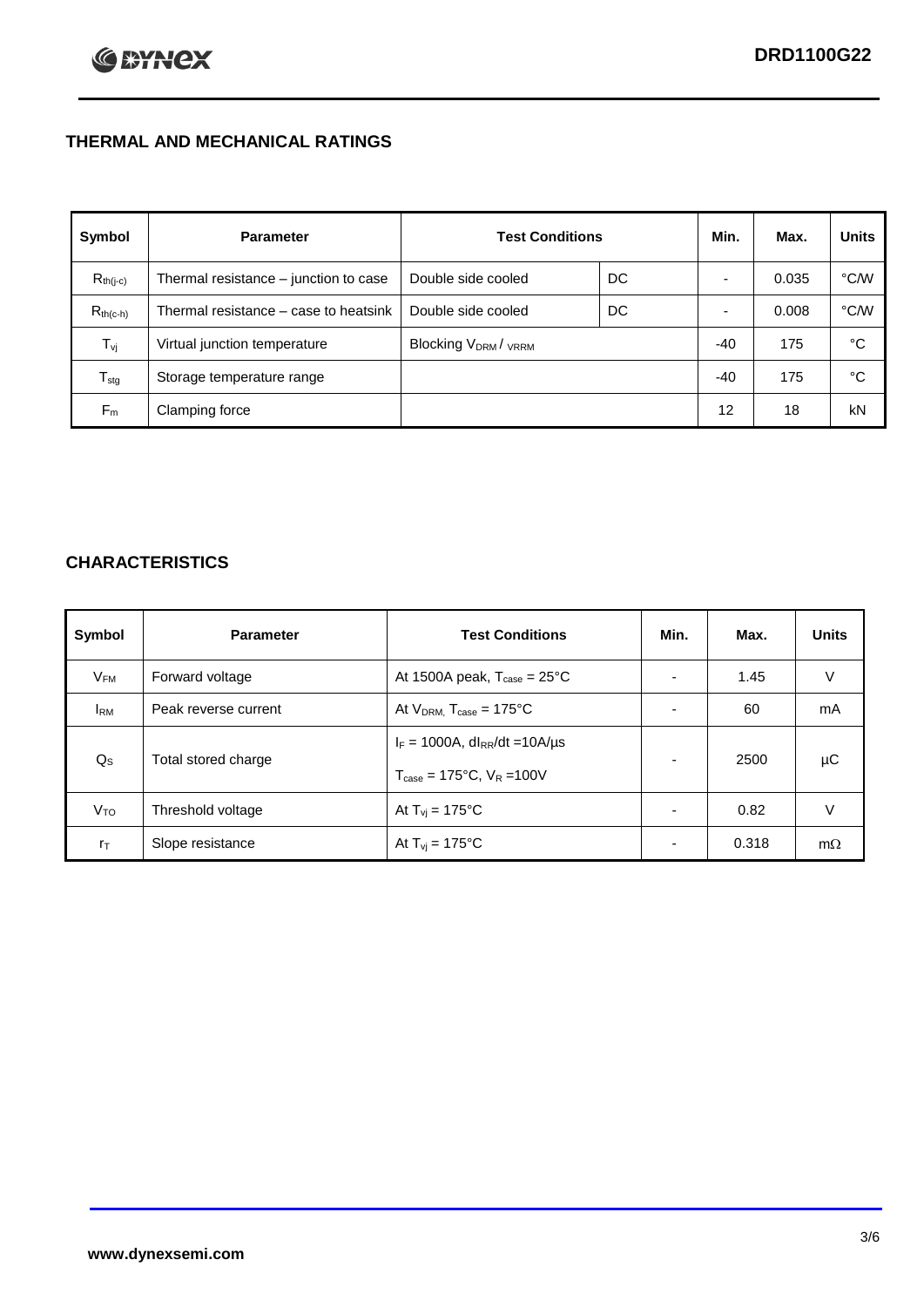# **C BYNCX**

## **CURVES**



### **Fig.2 Maximum forward characteristics Fig.3 Dissipation curves**





**junction to case**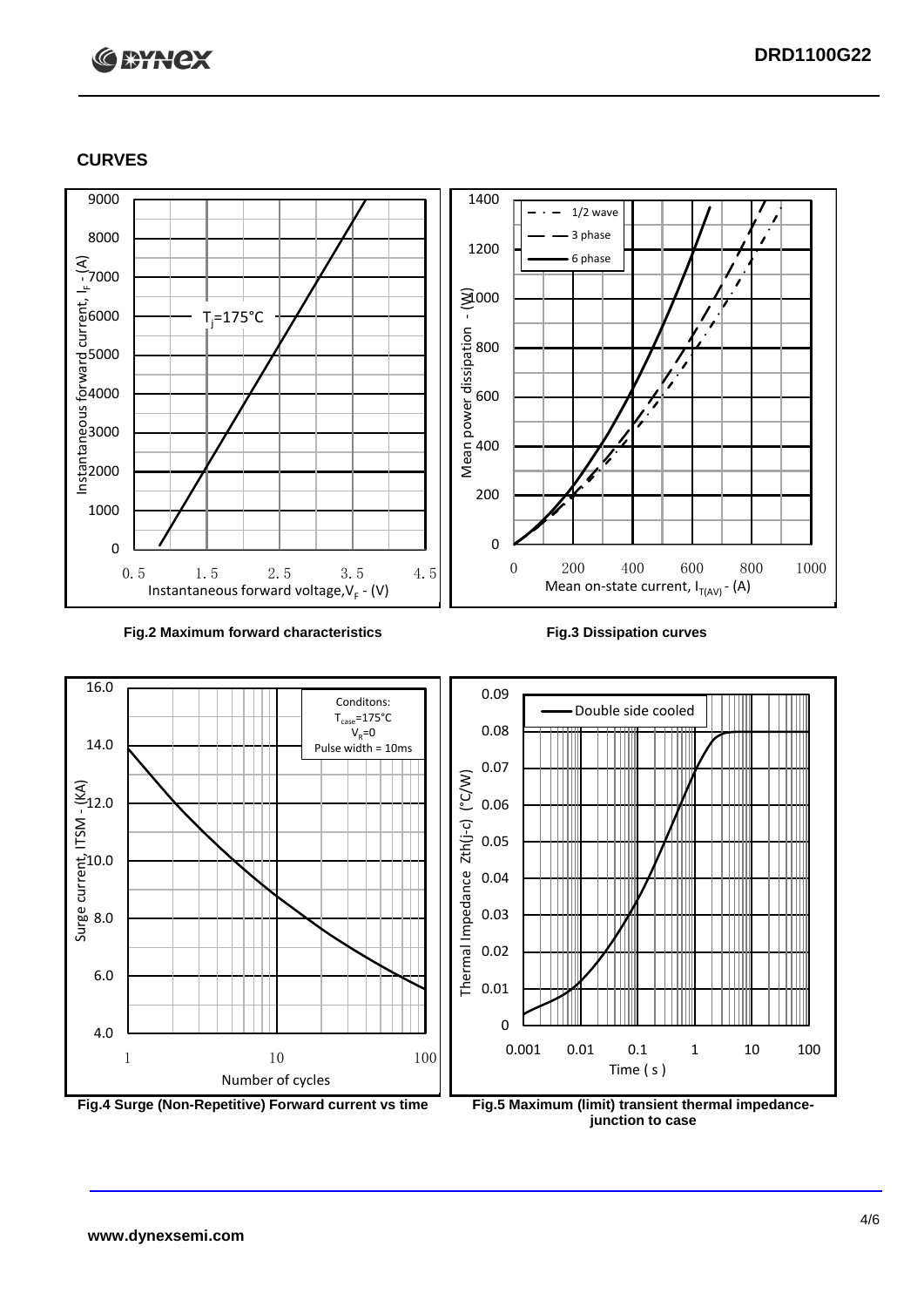

## **PACKAGE DETAILS**

For further package information, please contact Customer Services. All dimensions in mm, unless stated otherwise. DO NOT SCALE.



### **Note:**

Some packages may be supplied with gate and or tags.